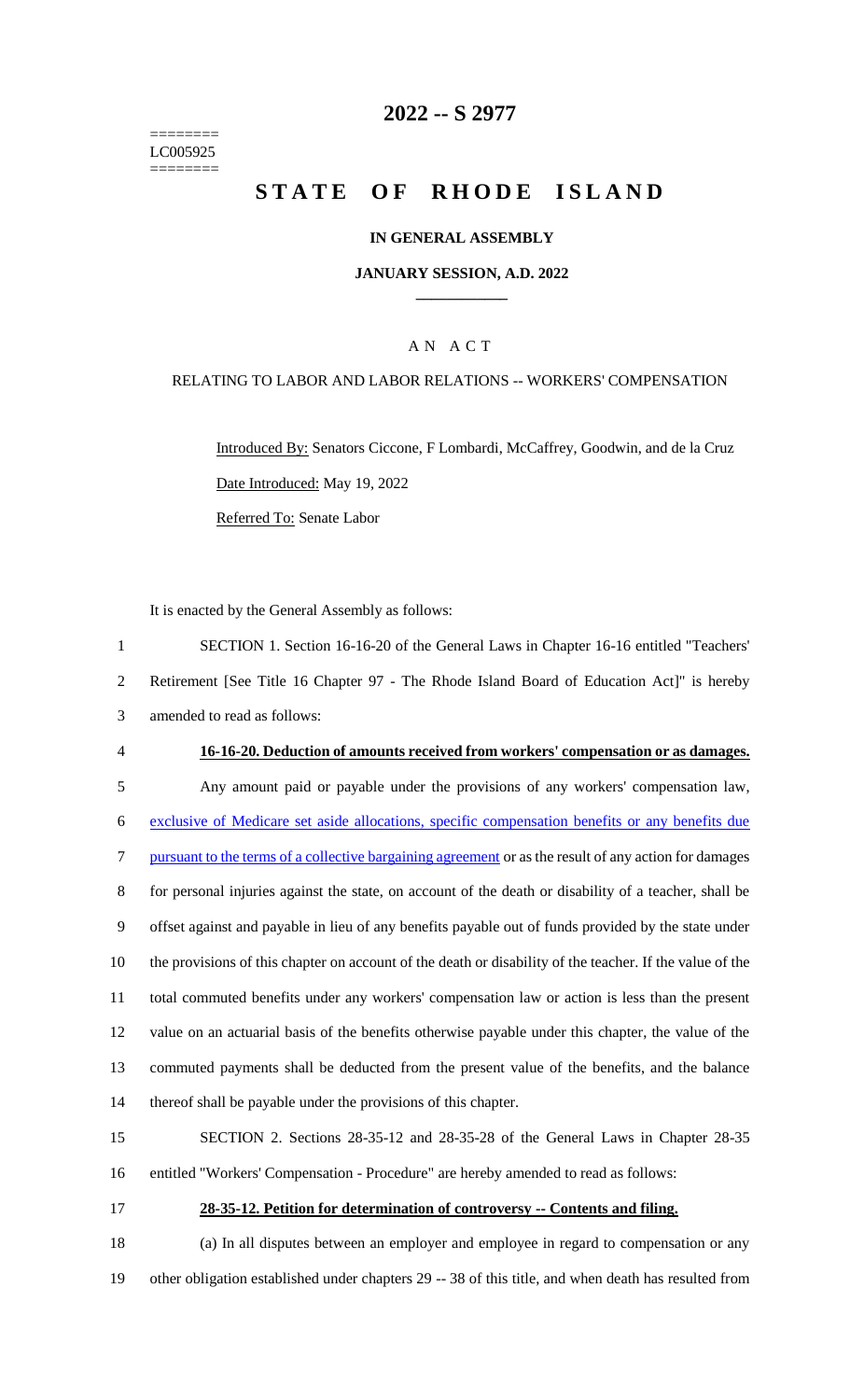the injury and the dependents of the deceased employee entitled to compensation are, or its apportionment among them is, in dispute, any person in interest, or his or her duly authorized representative, may file with the workers' compensation court a petition, prescribed by the court, setting forth the names and residences of the parties; the facts relating to employment at the time of injury; the cause, extent, and character of the injury; the amount of wages, earnings, or salary received at the time of the injury; and the knowledge of the employer of notice of the occurrence of the injury; and any other facts that may be necessary and proper for the information of the court; and shall state the matter in dispute and the claims of the petitioner with reference to it; provided, that no petition shall be filed within twenty-one (21) days of the date of the injury and no petition regarding any other obligation established under chapters 29 -- 38 of this title shall be filed until twenty-one (21) days after written demand for payment upon the employer or insurer or written notice to the employer or insurer of failure to fulfill the obligation, except that any petition alleging the non-payment or late payment of weekly compensation benefits, attorney's fees, and costs, may be filed after fourteen (14) days from the date the payment is due as set forth in §§ 28-35-42, 28- 35-43, and 28-35-20(c). All demands seeking payment of bills for medical services rendered shall include reference to a claim number or a legible copy of the agreement, order, and/or decree, if appropriate, establishing liability. Medical bills for services ordered paid by decree or pretrial order shall be paid within fourteen (14) days of the entry of the decree or order. In the event that the bills are not paid within the fourteen-day (14) period, a petition may be filed to enforce said order or decree without any additional written notice to the employer or insurer.

 (b)(1) If one or more claims are filed for an injury and there are two (2) or more insurers, any one of which may be held to be liable to pay compensation, and the judge determines that the injured employee would be entitled to receive compensation but for the existence of a controversy as to which one of the insurers is liable to pay compensation, one of the insurers shall be selected by a judge of the workers' compensation court, to pay to the injured employee the compensation, pending a final decision of the workers' compensation court as to the matter in controversy, and that decision shall require that the amount of compensation paid shall be deducted from the award if made against another insurer and shall be paid by that other insurer to the insurer selected by the judge.

 (2) The workers' compensation court shall award compensation, costs, and attorney's fees in its discretion if one of the insurers is held to be liable following the hearing.

 (3) In the event multiple attorneys have provided representation to an employee, in connection with an injury claim and an attorney's lien has been filed with the court or the insurance 34 carrier, and there is dispute between the attorneys over the equitable division of any legal fee,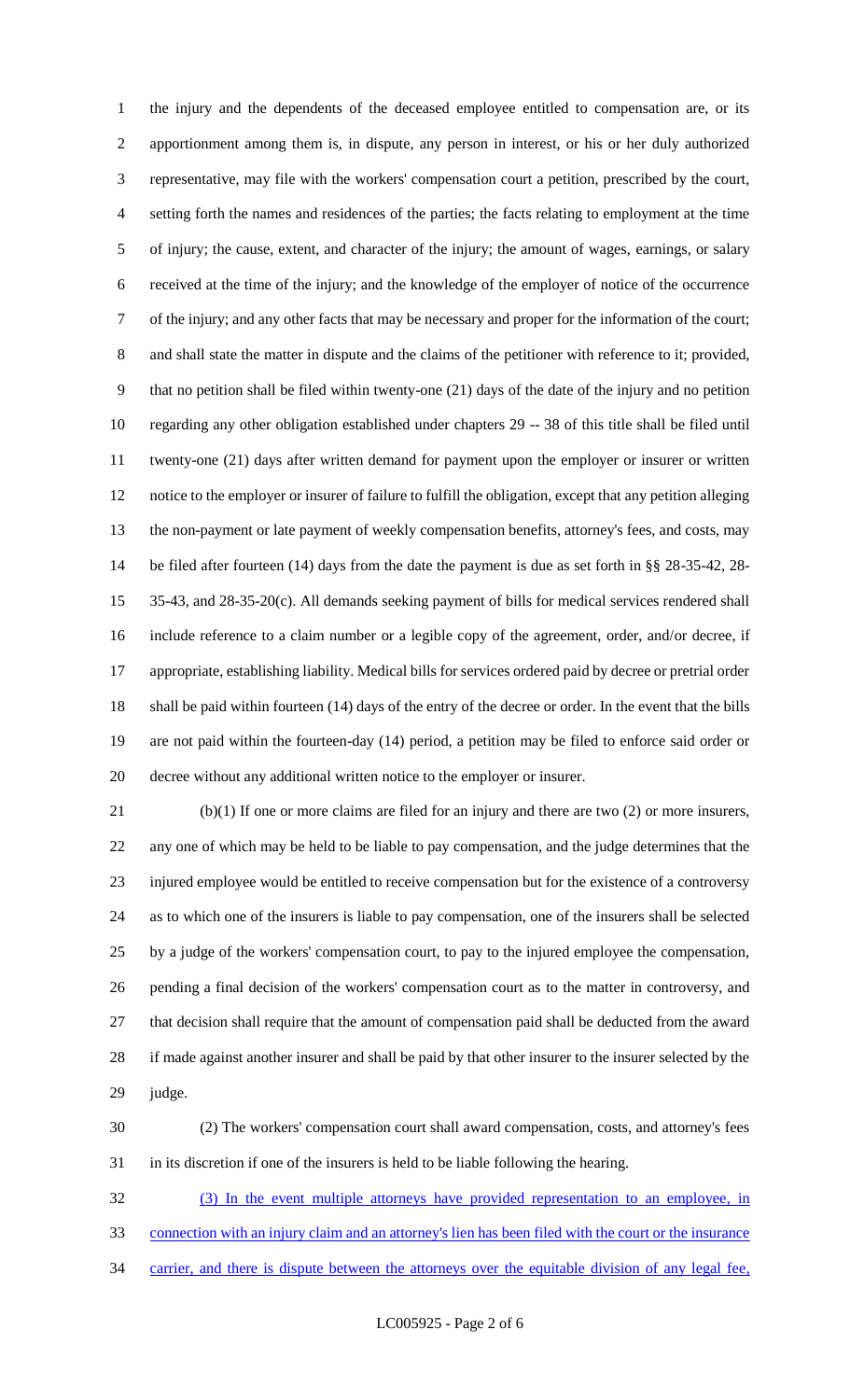1 awarded by the court for legal services rendered on behalf of the employee; the court, upon petition 2 by any of the aggrieved attorneys, shall assign the legal fee dispute to the workers' compensation court's mediation program, in accordance with the rules and procedures established by the court. The employer or its insurer or its claim administrator shall not be joined as a party to the petition. In the event the dispute is not resolved in mediation, the mediator shall report to the chief judge of the court, that the dispute has not resolved and the petition shall be dismissed, with no further action by the court. Nothing herein shall preclude any party or attorney from pursuing any action otherwise available.

 (c) If any determination of the workers' compensation court entitles an employee to retroactive payment of weekly benefits, the court shall award to the employee interest at the rate per annum provided in § 9-21-10 on that retroactive weekly payment from six (6) months subsequent to the date that the employee first filed a petition for benefits to the time when that retroactive payment is actually made. If the proceedings are unduly delayed by or at the request of the employee or his or her attorney, the judge may reduce or eliminate interest on retroactive payment; provided, that the provisions of this section as they relate to interest shall apply only to petitions filed on or after July 1, 1984.

 (d) Any fine, penalty, or interest expense incurred by an insurer under this section may not be used as an expense for the purpose of seeking a rate increase before the department of business regulation.

## **28-35-28. Appeal to appellate division.**

21 (a) Any person aggrieved by the entry of a decree by a trial judge may appeal to the appellate division established pursuant to this section by filing with the court within five (5) days of the date of the entry of a decree, exclusive of Saturdays, Sundays, and holidays, a claim of appeal and, subject to the rules of practice of the court, by filing a request for a transcript of the testimony and ruling or any part thereof desired. Upon a showing of excusable neglect, the trial judge who entered the decree, may extend the time for filing the claim of appeal by any party, for a period not to exceed thirty (30) days from the expiration of the original time prescribed by this section. The 28 request for extension shall be made by motion directed to the trial judge with such notice as the 29 court shall deem appropriate. Such an extension may be granted, before or after the time otherwise prescribed by this section. Within any time that a judge shall fix, either by an original fixing or otherwise, the appellant shall file with the court reasons of appeal stating specifically all matters determined adversely to him or her which he or she desires to appeal, together with so much of the transcript of testimony and rulings as he or she deems pertinent, and within ten (10) days after that the parties may file with the court those briefs and memoranda that they may desire concerning the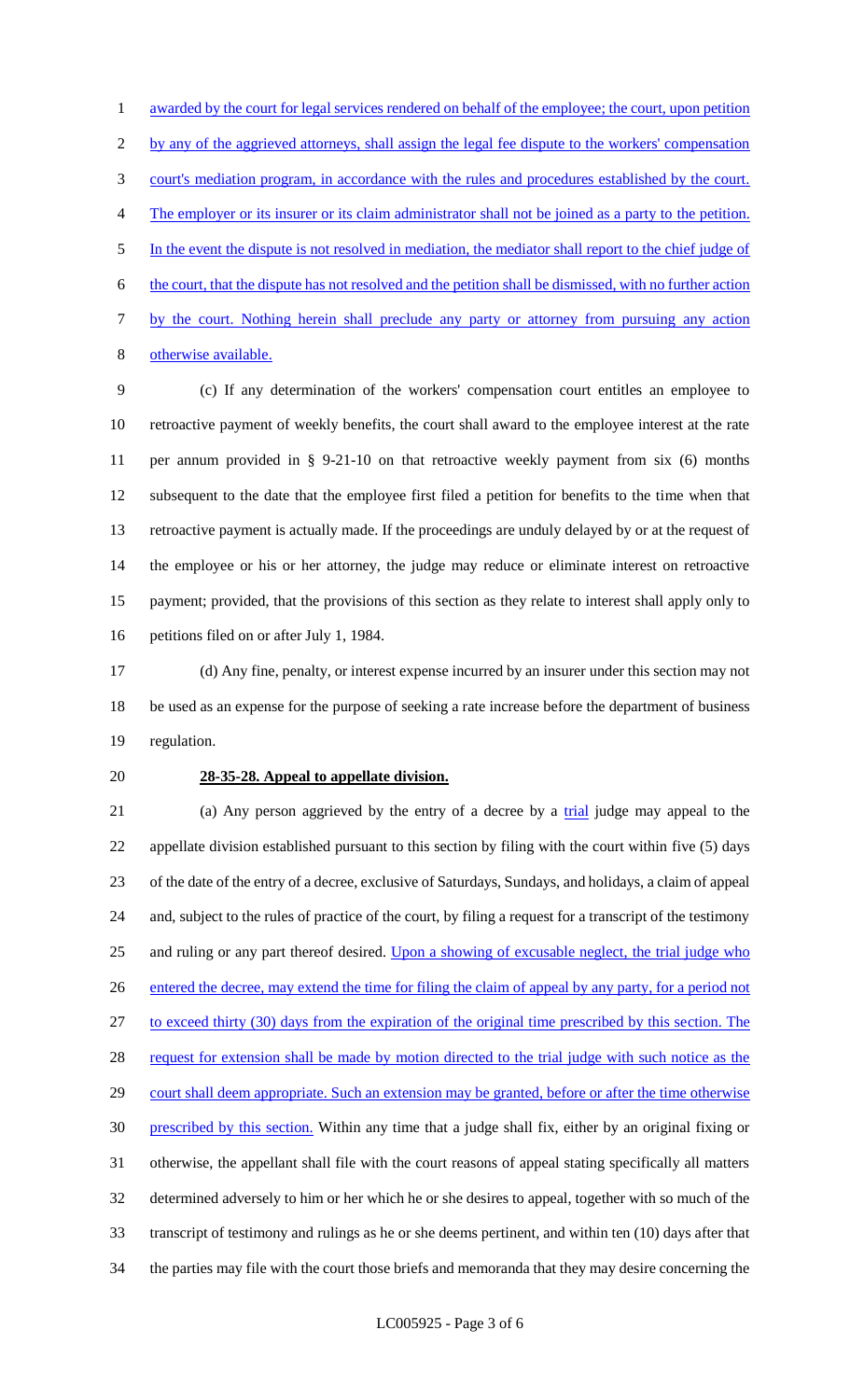appeal. The chief judge shall appoint appellate panels of three (3) members of the court to hear any claim of appeal and the decision of the appellate panel shall be binding on the court. The three (3) members of the appellate panel shall immediately review the decree upon the record of the case and shall file a decision pursuant to the law and the fair preponderance of the evidence within ten (10) days of the expiration of the time within which the parties may file briefs and memoranda. Upon consideration of the appeal, the appellate panel shall affirm, reverse, or modify the decree appealed from, and may itself take any further proceedings that are just, or may remand the matter to the trial judge for further consideration of any factual issue that the appellate division may raise, including the taking of additional evidence or testimony by the trial judge. It shall be within the prerogative of the appellate panel to remand a matter to the trial judge. If the decision requires the entry of a new decree, notice shall be given the parties, and the new decree shall be entered in the same manner as the original decree, but if the decision of two (2) appellate panel judges does not require the entry of a new decree, the decree shall be affirmed. Any member of the appellate panel may, for cause, disqualify himself or herself from hearing any appeal that may come before the appellate panel.

 (b) The findings of the trial judge on factual matters shall be final unless an appellate panel finds them to be clearly erroneous. The court may award costs, including reasonable attorney's fees, to the prevailing party when the appellate panel finds there was complete absence of a justiciable issue of either law or fact.

 SECTION 3. Section 28-53-7 of the General Laws in Chapter 28-53 entitled "Rhode Island Uninsured Protection Fund" is hereby amended to read as follows:

#### **28-53-7. Payments to employees of uninsured employers.**

 (a) Where it is determined that the employee was injured in the course of employment while working for an employer who fails to maintain a policy of workers' compensation insurance as required by § 28-36-1 et seq., in accordance with the provisions of this chapter, the uninsured protection fund is authorized to pay the benefits to which the injured employee would be entitled pursuant to chapters 29 -- 38 of this title subject to the limitations set forth herein.

 (b) The workers' compensation court shall hear all petitions for payment from the fund pursuant to § 28-30-1 et seq.; provided, however, that any petition for the commencement of compensation benefits filed against the uninsured protection fund shall be accompanied or preceded by a separate petition for the commencement of compensation benefits timely filed against the uninsured unless the petition to be filed against the uninsured employer is otherwise enjoined or prevented by law.

(c) Where an employee is deemed to be entitled to benefits from the uninsured protection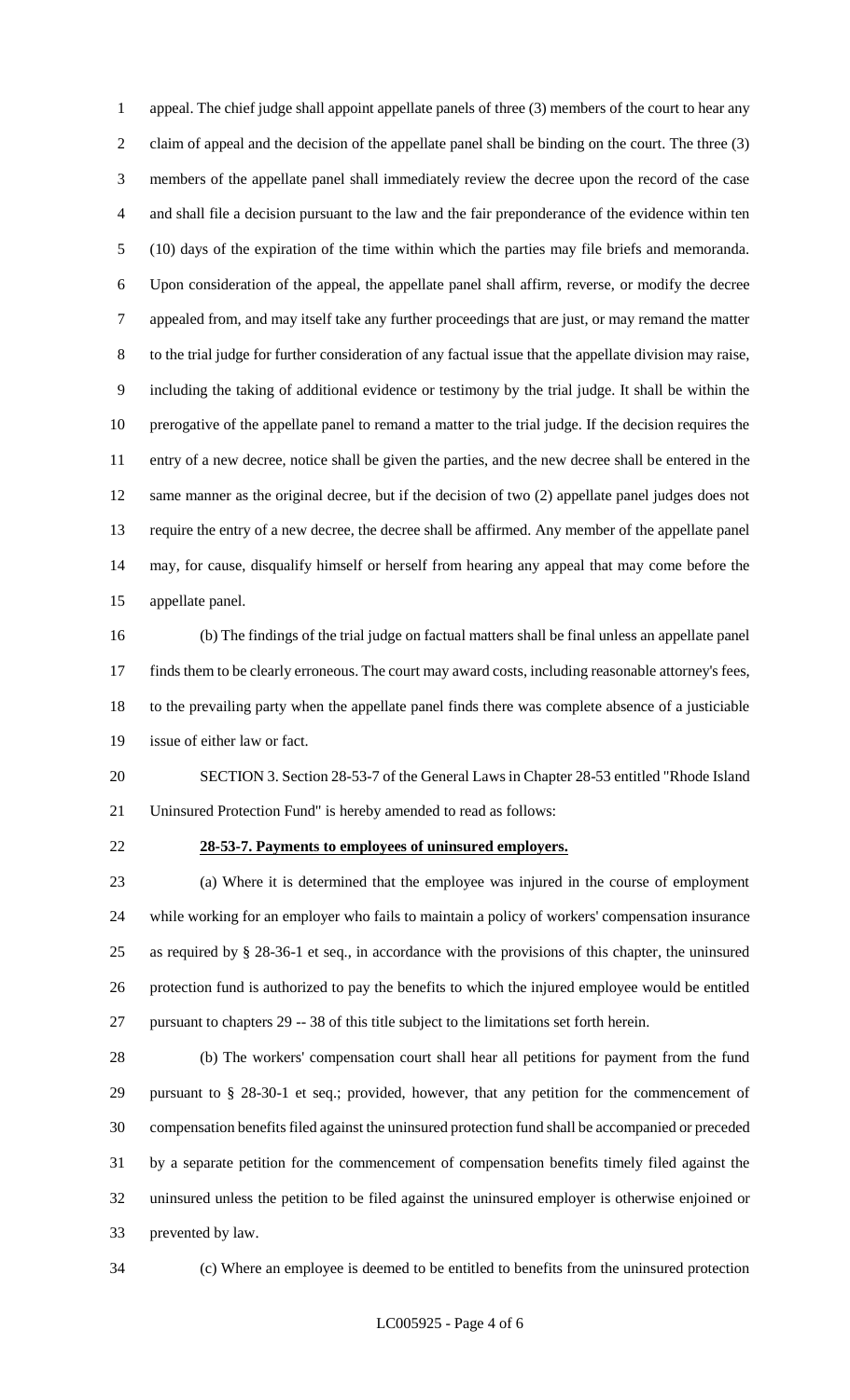fund, the fund shall pay benefits for incapacity as provided pursuant to chapters 29 -- 38 of this title except that the employee shall not be entitled to receive benefits for medical expenses pursuant to the provisions of § 28-33-5 or loss of function and disfigurement pursuant to the provisions of § 28-33-19 from the uninsured protection fund. Nothing herein shall affect an employee's right to otherwise recover such benefits for medical expenses, loss of function, and disfigurement from an uninsured employer.

 (d) The fund shall pay costs, counsel, and witness fees, as provided in § 28-35-32, to any employee who successfully prosecutes any petitions for payment; petitions to amend a pretrial order; and all other employee petitions; and to employees who successfully defend, in whole or in part, proceedings seeking to reduce or terminate any and all payments; provided, however, that the attorney's fees awarded to counsel who represent the employee in petitions for lump-sum commutation filed pursuant to § 28-33-25, or in the settlement of disputed cases pursuant to § 28- 33-25.1, shall be limited to the maximum amount paid to counsel who serve as court-appointed attorneys in workers' compensation proceedings as established by rule or order of the Rhode Island supreme court. Any payment ordered by the court or due under this section shall not be subject to liens set forth in § 28-33-27(b), nor shall such payments be assignable or subject to assignment in any way.

 (e) In the event that the uninsured employer makes payment of any monies to the employee to compensate the employee in any way for the alleged work injury, the fund may be entitled to a credit for all such monies received by, or on behalf of, the employee, including, but not limited to, monies paid to the employee by any other party for the employee's lost wages against any future benefits payable directly to the employee. The fund shall be entitled to full reimbursement from the uninsured employer for any and all payments made by the fund to the employee, as well as all costs, counsel, and witness fees paid out by the fund in connection with any claim and/or petition, plus any and all costs and attorney's fees associated with collection and reimbursement of the fund.

- (f) All the rights and obligations of § 28-35-58 are preserved to the benefit of the employee
- and the fund.
- 
- 28  $(f)(g)$  This section shall apply to injuries that occur on or after September 1, 2019.
- SECTION 4. This act shall take effect upon passage.

======== LC005925 ========